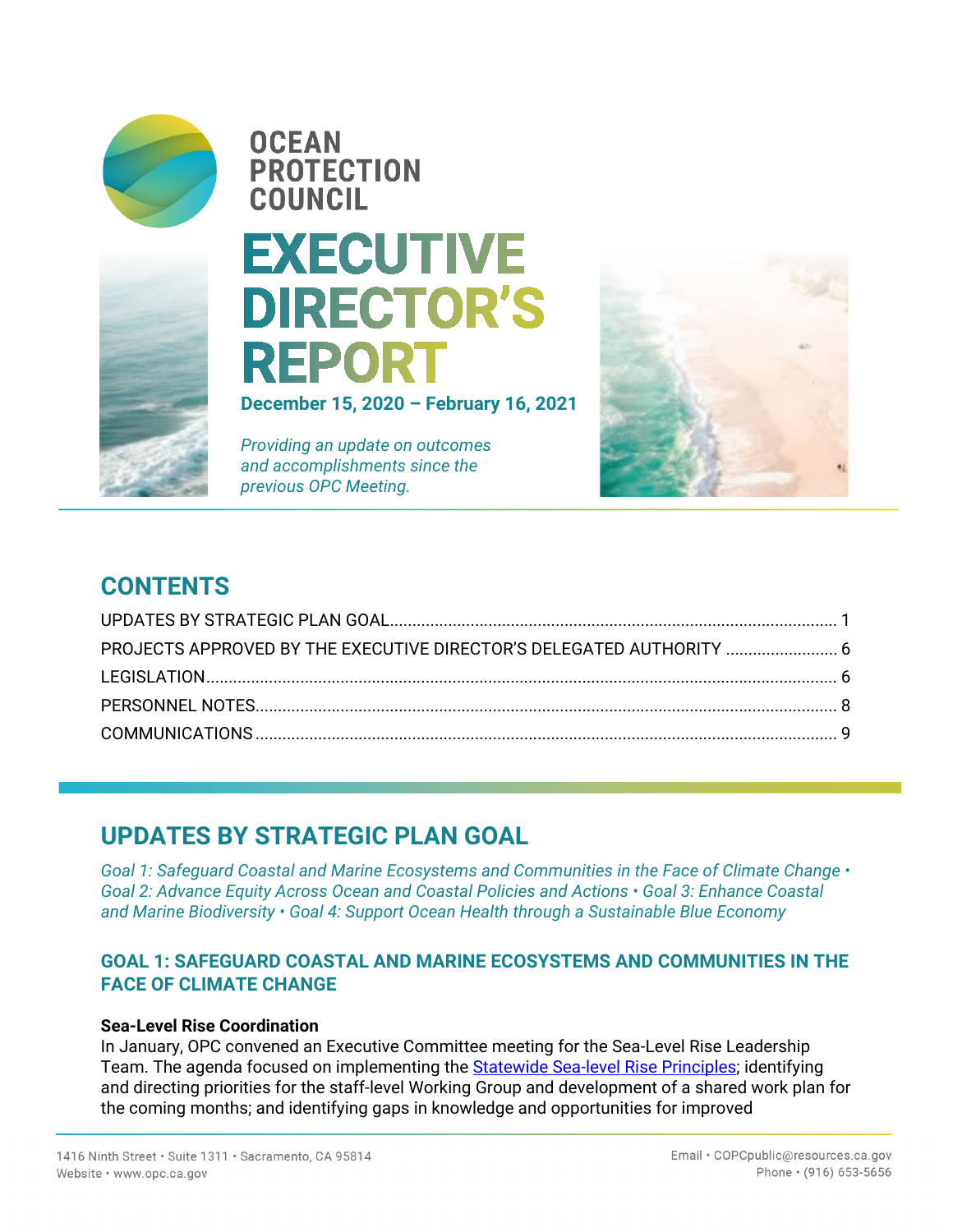collaboration. The Executive Committee plans to meet quarterly as needed in 2020 as the implementation work plan is developed.

#### **Proposition 68 Funding to Address Climate Change**

The Coastal Resilience solicitation released on August 7, 2020 has concluded with over \$8M in projects selected to advance for Council consideration (Item 5 on February 16, 2021 Council agenda). An additional Prop 68 solicitation is in development to focus on ocean acidification and hypoxia monitoring and research. The solicitation is in response to the Ocean Acidification and Hypoxia (OAH) Science Task Force's *[Enhancing California's Ocean Acidification and Hypoxia](http://westcoastoah.org/wp-content/uploads/2020/06/Enhancing-California%E2%80%99s-Ocean-Acidification-and-Hypoxia-Monitoring-Network.pdf)  [Monitoring Network](http://westcoastoah.org/wp-content/uploads/2020/06/Enhancing-California%E2%80%99s-Ocean-Acidification-and-Hypoxia-Monitoring-Network.pdf)* report which identified priority monitoring and research needs to support state decision making and management.

## **GOAL 2: ADVANCE EQUITY ACROSS OCEAN AND COASTAL POLICIES AND ACTIONS**

#### **Tribal Engagement Strategy and Listening Sessions**

OPC is seeking to collaborate with California Native American Tribes on the development of a Tribal Engagement Strategy that will provide a framework for meaningful partnership between OPC and Tribes (Strategic Plan Target 2.1.1). To support collaborative development of the Tribal Engagement Strategy, OPC recognizes the need for an improved understanding of Tribes' priorities for coastal and ocean management, as well as best practices for conducting outreach to Tribes in a respectful and effective manner. In coordination with the Governor's Office of the Tribal Advisor, OPC plans to hold listening sessions with coastal Tribes throughout 2021. These listening sessions will provide an opportunity for open discussion of Tribal priorities, allow for feedback on approaches for engaging with Tribal communities, and facilitate identification of current challenges and barriers to engagement.

#### **Diversity Equity and Inclusion (DEI) Efforts**

OPC will work with Cecilia Estolano and the Better World Group to develop a Diversity Equity and Inclusion plan (Strategic Plan Target 2.2.1). The plan will focus on how OPC can enhance both its internal day to day DEI work as well as its efforts to work more effectively with communities entitled to environmental justice. Currently, OPC staff is completing a ten-session DEI training focused on OPC work and led by Kikanza Nuri-Robins. This planning effort will build on this training, the DEI planning efforts of our fellow CNRA departments, and the guidance by trusted leaders in the DEI field throughout the state. The plan will be completed and brought to the Council in early in 2022.

#### **Proposition 1 Grant Guideline Revisions**

OPC staff have revised the Proposition 1 (Prop 1) Grant Guidelines to focus OPC's Prop 1 funds on projects benefiting communities entitled to environmental justice (Communities). Communities include disadvantaged and severely disadvantaged communities as defined by Prop 1, California Native Tribes and Tribal Governments, and communities that score above 80% on [CalEnviroScreen](https://oehha.ca.gov/calenviroscreen/report/calenviroscreen-30) results. Projects benefitting Communities may include restoration, habitat enhancement, and resilience to climate change, including adaptation to sea-level rise, flooding, and shoreline erosion. The proposed final Prop 1 Grant Guidelines are before the Council for consideration at the February 16, 2021 meeting (Item 8a). If the revised Guidelines are approved, OPC staff anticipates releasing a solicitation for proposals in March.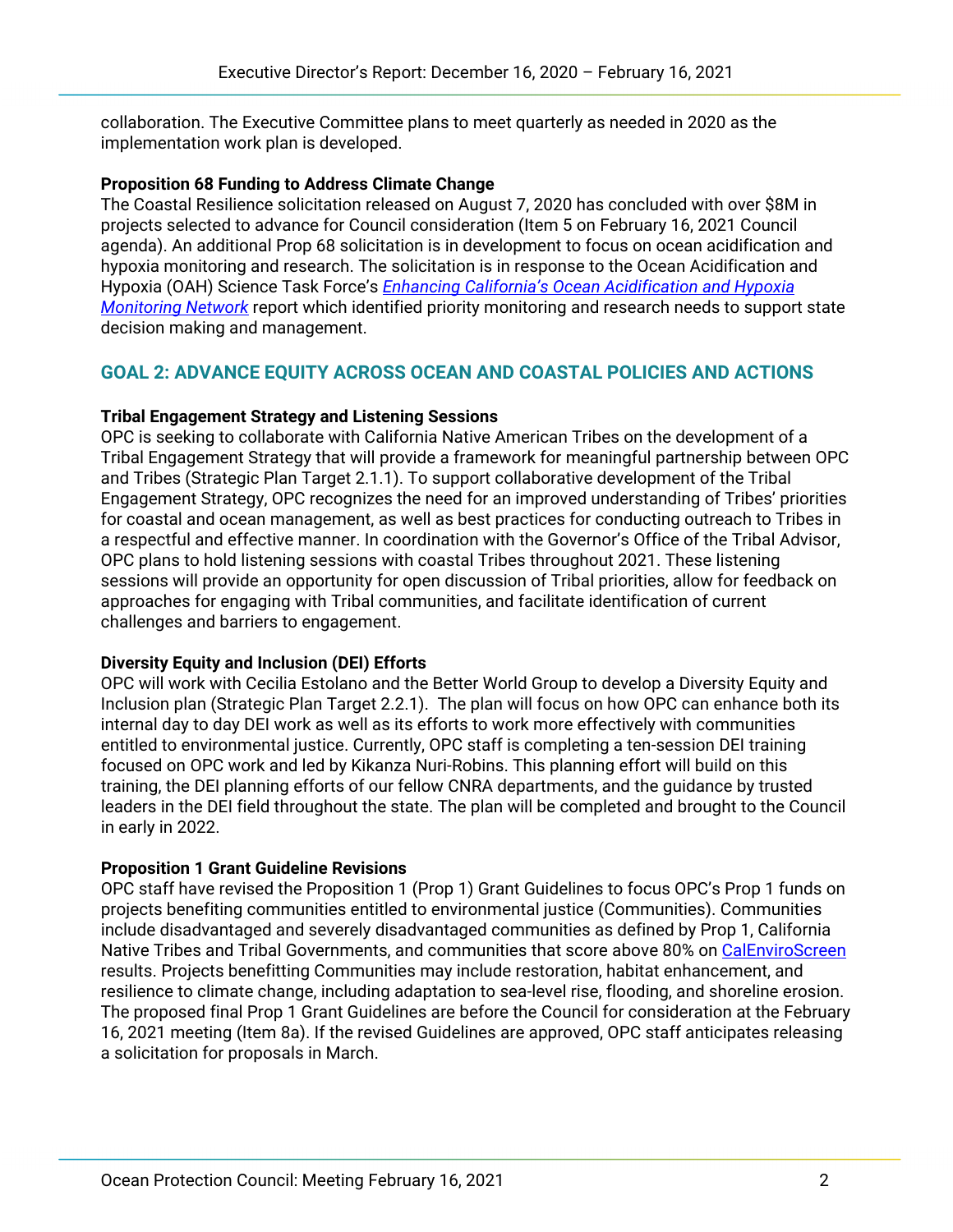## **GOAL 3: ENHANCE COASTAL AND MARINE BIODIVERSITY**

#### **Governor Newsom's Executive Order on Biodiversity**

In October 2020, Governor Newsom signed [Executive Order N-82-20,](https://www.gov.ca.gov/wp-content/uploads/2020/10/10.07.2020-EO-N-82-20-.pdf) which directs the California Natural Resources Agency to work with state agencies and partners to advance strategies that will conserve at least 30% of California's land and waters by 2030, in support of biodiversity conservation and climate resilience. OPC staff are currently working to develop potential strategies for the application of the "30 by 30" target to California's coast and ocean. Priorities include a comprehensive inventory of protection measures currently in place in California, as well as the development of a definition of conservation that meets the spirit of Governor Newsom's Executive Order. OPC will work closely with Dr. Jennifer Norris, the lead on the CNRA biodiversity conservation and 30x30 efforts. We will work closely with a wide array of coastal stakeholders to develop the California ocean 30x30 strategy.

#### **Trash Monitoring Playbook and Field-Testing Report**

The [OPC-funded Trash Monitoring Methods Validation Project](https://opc.ca.gov/webmaster/ftp/pdf/agenda_items/20170426/Item5_Prop84PollutionStaffRec.pdf) will be presenting on the products and results of their project as part of the State Water Board's [Trash Monitoring Webinar Series](https://mywaterquality.ca.gov/monitoring_council/collaboration_network/docs/2021/tmws-2021-fullagenda.pdf) on February 18, 2021. This project field tested four methods of monitoring trash in state receiving waters, and determined the accuracy and precision of the methods, and how they compare to one another. This project addresses target 3.4.3 in OPC's Strategic Plan, and lays the groundwork for developing a baseline of plastic pollution monitoring data for the State. The final field-testing report and trash monitoring playbook is anticipated to be available to the public by March 2021.

#### **Panel Addressing Emerging Contaminants in Aquatic Ecosystems**

The OPC-funded expert panel on emerging contaminants in aquatic ecosystems held its first [public](https://www.sccwrp.org/about/research-areas/emerging-contaminants/cec-ecosystems-panel/)  [meeting](https://www.sccwrp.org/about/research-areas/emerging-contaminants/cec-ecosystems-panel/) in October 2020. The panel is now holding standing meetings to address its charge and its final report is expected by the end of 2021. The panel's final report will include monitoring recommendations for emerging contaminants in state waters. The panel's report will also guide the development of a statewide management strategy for emerging contaminants, with a goal of preventing water quality impairments through management action.

#### **Gear Innovations Testing and Validation in the Commercial Dungeness Crab Fishery**

OPC, The National Marine Sanctuary Foundation (NMSF), and California Department of Fish and Wildlife (CDFW) are collaborating to test fishing gear innovations in the California Dungeness crab fishery with local fishermen in real world fishing scenarios in order to reduce the risk of entangling whales and sea turtles in the future. This cooperative research project presents an opportunity for fishermen to test multiple pop-up fishing systems and rope systems and provide feedback on what gear types can work in the Dungeness crab fishery. NMSF is currently recruiting up to 15 active California commercial Dungeness crab fishermen who can provide expertise and feedback on the usability and reliability of the gear types under real-world fishing conditions during the 2020-2021 fishing season. More information can be found on the **project website**.

#### **Competitive Grant Program for Reducing Entanglement Risk**

OPC has [provided funds](https://opc.ca.gov/webmaster/ftp/pdf/agenda_items/20200619/Item7_Reducing_the_Risk_of_Entanglement_in_Fishing_Gear_Staff_Recommendation_June_19_2020.pdf) to Pacific States Marine Fisheries Commission (PSMFC) to issue a request for proposals to advance the science that will help managers reduce entanglements of whales and sea turtles in fishing gear while minimizing impacts on the fishing fleet. The Request for Proposals is now posted on the procurements section of the **PSMFC website**. Proposals are due March 19th at 5pm (PST) for projects that will be in effect through December 2023. PSMFC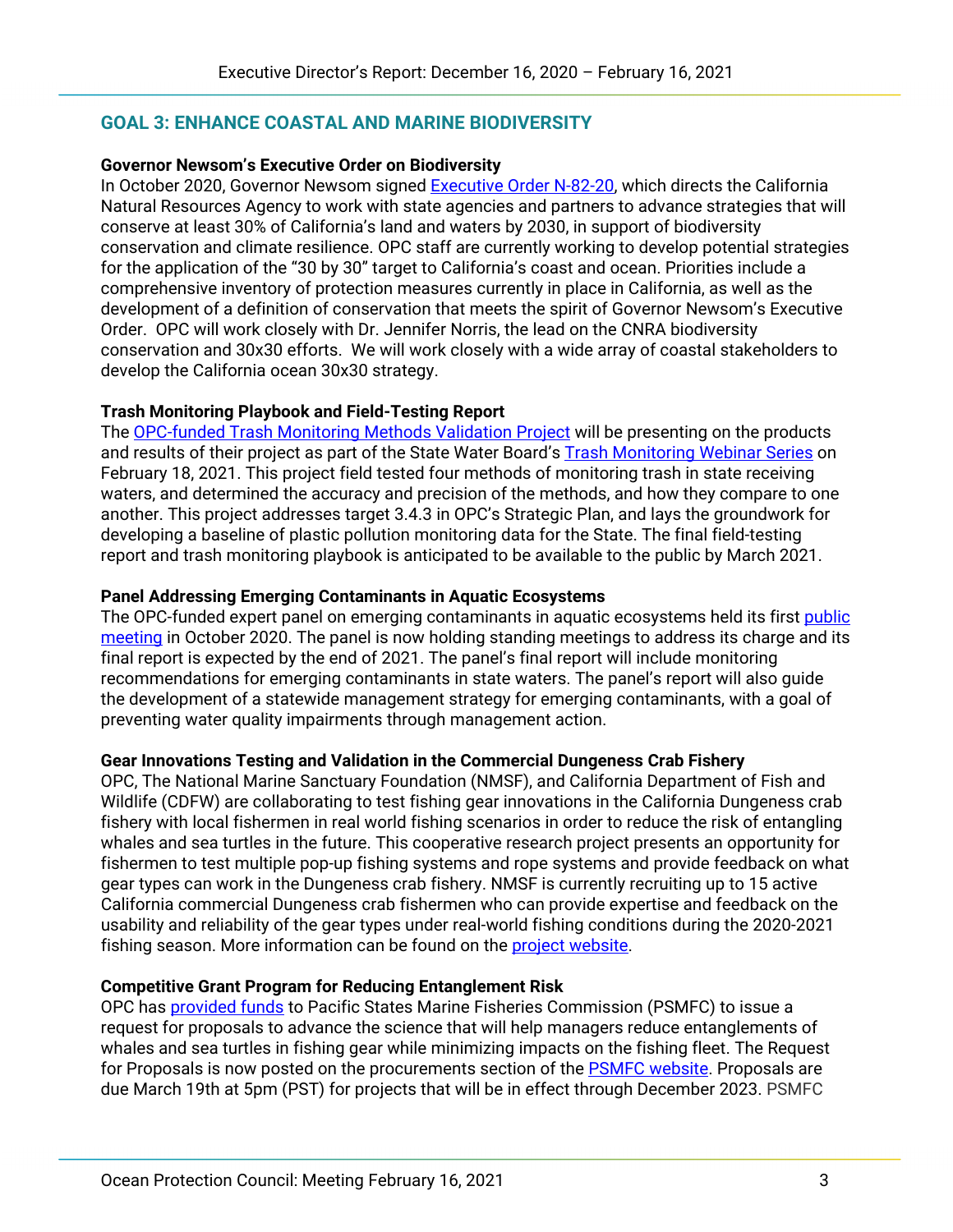will disperse up to \$1.85 million to fund proposals that directly support OPC's Strategy for reducing [the risk of entanglement in California fishing gear](http://www.opc.ca.gov/webmaster/_media_library/2020/01/Strategy_Reducing-the-Risk-of-Entanglement-in-California-Fishing-Gear_OPC-2019.pdf) by implementing scientific research projects and fostering collaborative partnerships. Applications submitted in response to this solicitation should advance implementation of the OPC's Strategic Plan and should support the principles outlined in the Entanglement Strategy. All projects will be geared to developing, aligning and improving information to reduce entanglement risk to whales and sea turtles and minimizing impacts to the fishing industry. Some of these types of projects have been discussed in the [entanglement science](https://www.opc.ca.gov/west-coast-entanglement-science-workshop/)  [workshop](https://www.opc.ca.gov/west-coast-entanglement-science-workshop/) held in 2020. PSMFC and OPC expect to award funds to between four and six projects. Projects are likely to average about \$300,000 and range between \$250,000 and \$600,000.

## **West Coast Entanglement Science Workshop Report**

OPC and The Nature Conservancy (TNC) co-hosted an Entanglement Science Workshop from August 25 - September 3, 2020 to inform the development of management strategies to reduce whale and sea turtle entanglement risk within US West Coast fixed-gear fisheries. The event was developed in partnership with the National Oceanic and Atmospheric Administration, Pacific States Marine Fisheries Commission and state fishery managers from California, Oregon and Washington. The workshop featured presentations by researchers and targeted discussions with invited fishery managers and fishing industry and NGO stakeholders actively working to reduce risk of entanglement in West Coast fisheries. TNC has finalized the Workshop Summary Report which summarizes presentations and multi-sector discussion panels with a synthesis of key discussion themes and a detailed list of potential next steps and information needs. The report also includes abstracts for all science presentations and links to the additional resources available on the workshop webpage. The final workshop summary report, presentations, and recordings are all available on OPC's [workshop webpage.](https://www.opc.ca.gov/west-coast-entanglement-science-workshop/)

## **OPC Science Advisory Team Working Groups**

In May 2019, OPC and the California Ocean Science Trust (OST) convened two Working Groups of the OPC Science Advisory Team to focus on science needs related to California's statewide marine protected area (MPA) network: (1) [MPAs and Climate Resilience Science Synthesis](https://www.oceansciencetrust.org/projects/climatempas/) and (2) [Data](https://www.oceansciencetrust.org/projects/mpa2022review/)  [Needs and 2022 MPA Management Review Scientific Guidance.](https://www.oceansciencetrust.org/projects/mpa2022review/) OST assembled interdisciplinary groups of scientists to respond to the working group charters and develop guidance documents for state MPA managers. Both groups have produced draft reports that are currently being undergoing scientific and policy review. OPC staff anticipate final reports to be completed and available to the public by the summer of 2021. A brief update of both reports will be presented during the February 16 Council meeting, as they provide important context and support for agenda Item 6 ("MPA Long-Term Monitoring and Data Analysis in Support of the 2022 Adaptive Management Review").

## **Communications Strategy for 2022 Adaptive Management Review**

At its June 19, 2020 meeting, the Council [approved up to \\$500,000](https://opc.ca.gov/webmaster/ftp/pdf/agenda_items/20200619/Item6b_MPAcommunications_FINAL.pdf) to develop a comprehensive communications plan that will help raise awareness of the first decadal management review of California's MPA network. After a public call for proposals, Kearns & West was selected to carry out the communications plan for the state's MPA Management Program, and Strategic Earth Consulting was selected to create the outreach strategy to share information ahead of the first decadal management review occurring in December 2022. The contracts were finalized this month and both contractors have begun working collaboratively together and with OPC, CDFW, and the California Fish and Game Commission (FGC) to advance this important work.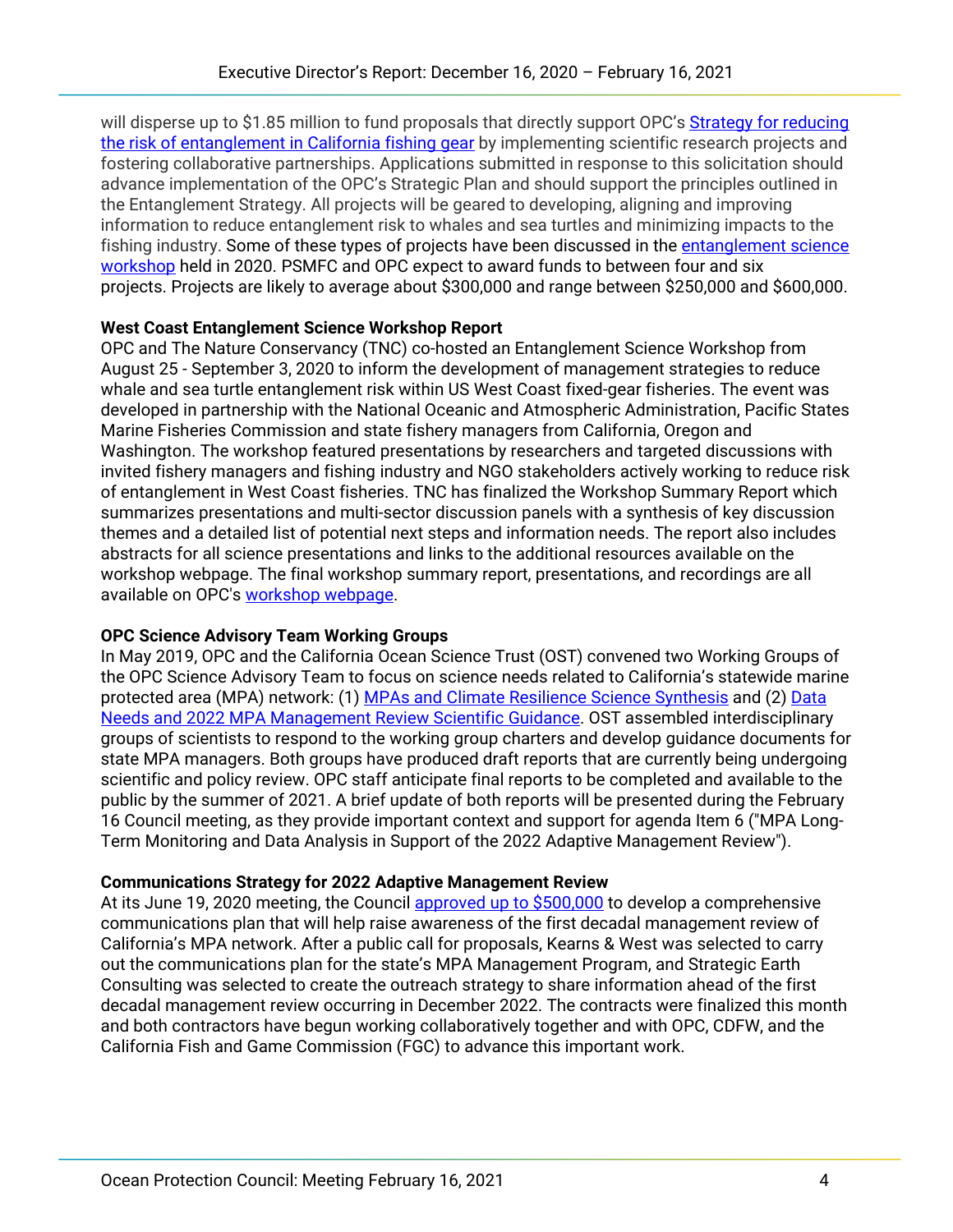#### **Restoring and Protecting California's Kelp Ecosystems**

In February 2020, OPC [authorized](https://www.opc.ca.gov/webmaster/ftp/pdf/agenda_items/20200226/Item%205_Kelp-Staff-Recommendation-Final.pdf) funding for removal of purple urchins by commercial fishermen, as well as associated ecological monitoring, in support of kelp forest recovery on California's north coast. Since then, fishermen have cleared approximately 8.5 acres of reef, and maintenance work and ecological monitoring are ongoing. Urchin removal operations are anticipated to begin at a second restoration site in Mendocino County, Albion Cove, in early spring 2021. Additionally, in June 2020, OPC [authorized](https://opc.ca.gov/webmaster/ftp/pdf/agenda_items/20200619/Item8_KelpRecoveryResearchProgram_FINAL.pdf) funding to launch a statewide Kelp Recovery Research Program in collaboration with California Sea Grant and the state's leading kelp researchers. A suite of six [solutions-oriented research projects](https://opc.ca.gov/webmaster/ftp/pdf/agenda_items/20200619/Item8_KelpRecoveryResearchProgram_ADDENDUM.pdf) is now underway; these efforts are addressing knowledge gaps related to kelp forest ecosystem dynamics and the efficacy of various restoration approaches. OPC and CDFW staff are coordinating closely with research and restoration project leads to ensure that scientific results inform the development of proactive, science-based strategies for managing kelp forests in the face of changing ocean conditions.

## **GOAL 4: SUPPORT OCEAN HEALTH THROUGH A SUSTAINABLE BLUE ECONOMY**

#### **Promoting Sustainable Aquaculture**

OPC staff has been integrating additional agency feedback and anticipates finalizing a set of Aquaculture Principles in the next several weeks. The Principles will provide near-term guidance to agency staff to protect the environment, effectively manage public trust resources, enhance food supply, and promote sustainable commercial aquaculture in California. Leadership and program staff from OPC, DFW, Fish and Game Commission, Coastal Commission (CCC), State Coastal Conservancy, State Lands Commission (SLC), the Department of Public Health, the Department of Food and Agriculture, and the State Water Resources Control Board will be reconvened in early spring to begin discussion on Principle implementation. The Principles will also inform the development the [Statewide Aquaculture Action Plan,](https://www.opc.ca.gov/webmaster/ftp/pdf/agenda_items/20200917/Item5_Statewide-Aquaculture-Action-Plan-Staff-Recommendation-September-2020.pdf) which is being led by the National Center for Ecological Analysis and Synthesis (NCEAS) in partnership with California Sea Grant. Project kickoff for the Aquaculture Action Plan began on February 9, 2021.

In December 2020, OPC, DFW, SLC, and CCC submitted a joint comment letter to National Oceanic and Atmospheric Administration (NOAA) expressing concerns regarding potential environmental, economic and cultural impacts of the proposed Aquaculture Opportunity Areas being evaluated in Southern California. OPC staff have continued to coordinate closely with NOAA on this issue and will participate in quarterly meetings of NOAA's Southern California Offshore Aquaculture Interagency Working Group (which includes representatives from state and federal agencies and California Sea Grant) to track federal efforts and advocate for alignment between state and federal approaches to aquaculture development in the ocean.

#### **Offshore Wind (OSW)**

The State Lands Commission (SLC) has received, and the staff is evaluating, two applications for floating offshore wind projects in state waters near Vandenberg Air Force Base. As part of the evaluation process, SLC has initiated state-federal discussions to solicit feedback and information. OPC is participating in this process. OPC staff are also working with the California Energy Commission and DFW staff on OSW planning efforts. Furthermore, we will work with CNRA Deputy Secretary for Energy, Matt Baker, and pertinent state agencies and departments to develop OSW sustainability principles to help California meet its bold renewable energy goals and that will be protective of coastal ecosystems, wildlife, fisheries, and culturally important resources.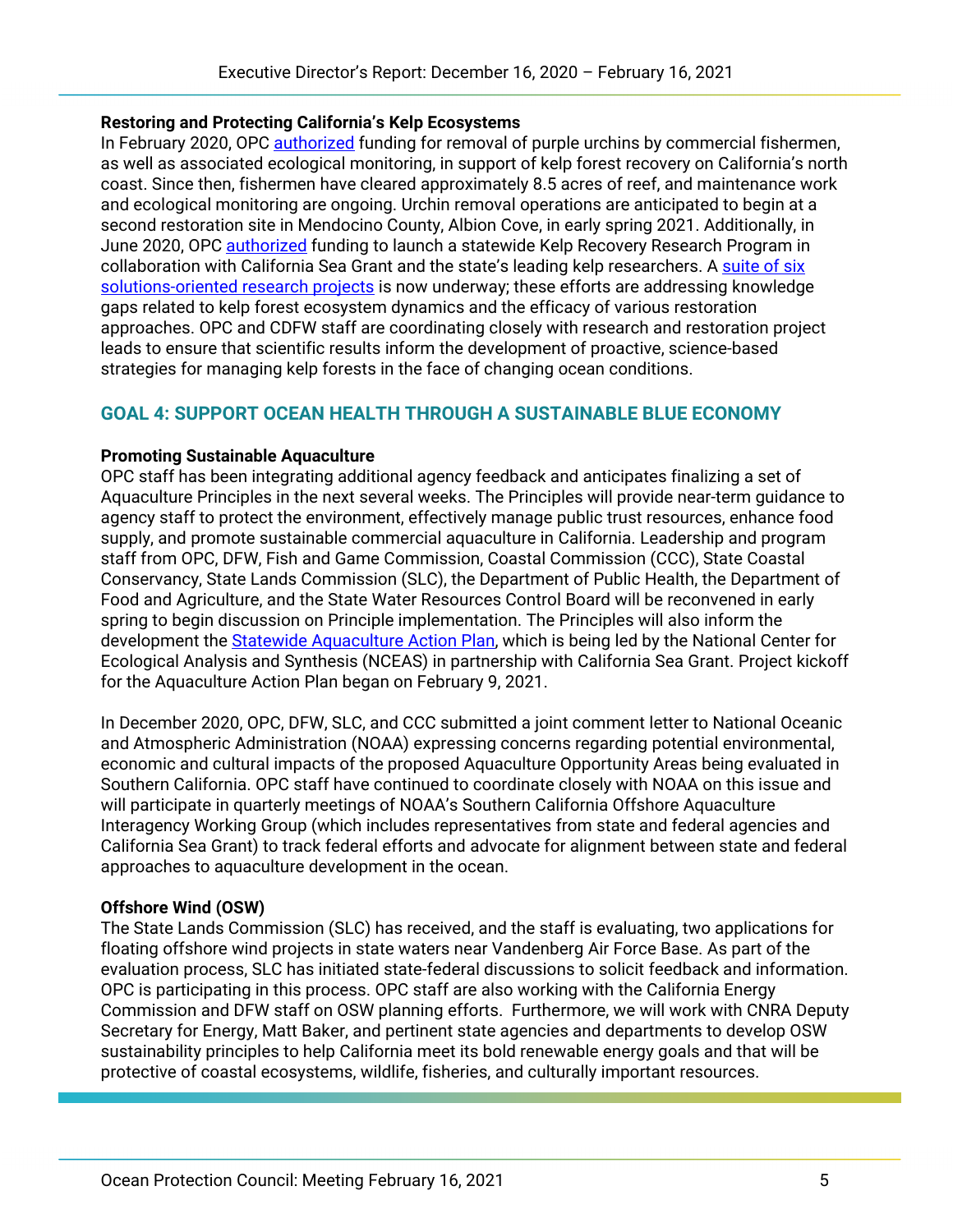# **PROJECTS APPROVED BY THE EXECUTIVE DIRECTOR'S DELEGATED AUTHORITY**

| <b>Grantee</b>  | <b>Project</b>              | <b>Amount</b> | <b>Description</b>                        |
|-----------------|-----------------------------|---------------|-------------------------------------------|
| <b>UPSTREAM</b> | Single-Use                  | ~1.582,000    | This project will fund a toolkit to guide |
|                 | <b>Foodware Reduction</b>   |               | local governments developing foodware     |
|                 | <b>Toolkit and Training</b> |               | ordinances, from inception to             |
|                 | Program                     |               | implementation. This toolkit is intended  |
|                 |                             |               | to support strategic policy development   |
|                 |                             |               | to address single-use plastics, even      |
|                 |                             |               | during the COVID-19 pandemic.             |

# **LEGISLATION**

OPC staff are tracking the following coastal and ocean-related legislative proposals that have been introduced as of February 10, 2021:

[SB 1 \(Atkins\):](https://leginfo.legislature.ca.gov/faces/billNavClient.xhtml?bill_id=202120220SB1) This bill would amend part of the Coastal Act and require the Coastal Commission to include recommendations and guidelines for assessing and mitigating sea-level rise impacts in each coastal program. It would create the California Sea Level Rise State and Regional Support Collaborative and would require the collaborative to provide state and regional information to the public and support to local, regional, and other state agencies to mitigate sea-level rise. The bill would also authorize the Secretary for Environmental Protection to expend up to \$2,000,000 per year for the Environmental Justice Small Grant Program and would require up to \$500,000 of those funds to support grants working to address sea-level rise impacts.

[SB 27 \(Skinner\):](https://leginfo.legislature.ca.gov/faces/billNavClient.xhtml?bill_id=202120220SB27) This bill would require the California Natural Resources Agency, in coordination with the California Environmental Protection Agency, the State Air Resources Board, and the Department of Food and Agriculture, to establish carbon sequestration goals for natural and working lands. This bill would also require the Governor's Office of Planning and Research to maintain a registry to identify carbon removal or sequestration projects in the state that are seeking funding.

[SB 45 \(Portantino\):](https://leginfo.legislature.ca.gov/faces/billNavClient.xhtml?bill_id=202120220SB45) This bill would enact the Wildfire Prevention, Safe Drinking Water, Drought Preparation, and Flood Protection Bond Act of 2022, which if approved by the voters, will authorize the issuance of \$5.51 billion in general obligation bonds to fund projects that support wildfire prevention, safe drinking water, drought preparation, and flood protection. The bill proposed \$970 million to protect coastal lands, bays and oceans from climate risk, with \$50 million of those funds allocated to OPC to increase climate resilience for coastal and ocean ecosystems.

[SB 54 \(Allen\):](https://leginfo.legislature.ca.gov/faces/billNavClient.xhtml?bill_id=202120220SB54) This bill would enact the Plastic Pollution Producer Responsibility Act, which will reduce amount of disposables packaging and food waste entering waste stream.

[SB 80 \(McGuire\):](https://leginfo.legislature.ca.gov/faces/billNavClient.xhtml?bill_id=202120220SB80) This bill would require a commercial fishing permit holder to relinquish a fish or parts of fish caught in California to the Department of Fish and Wildlife for the purpose of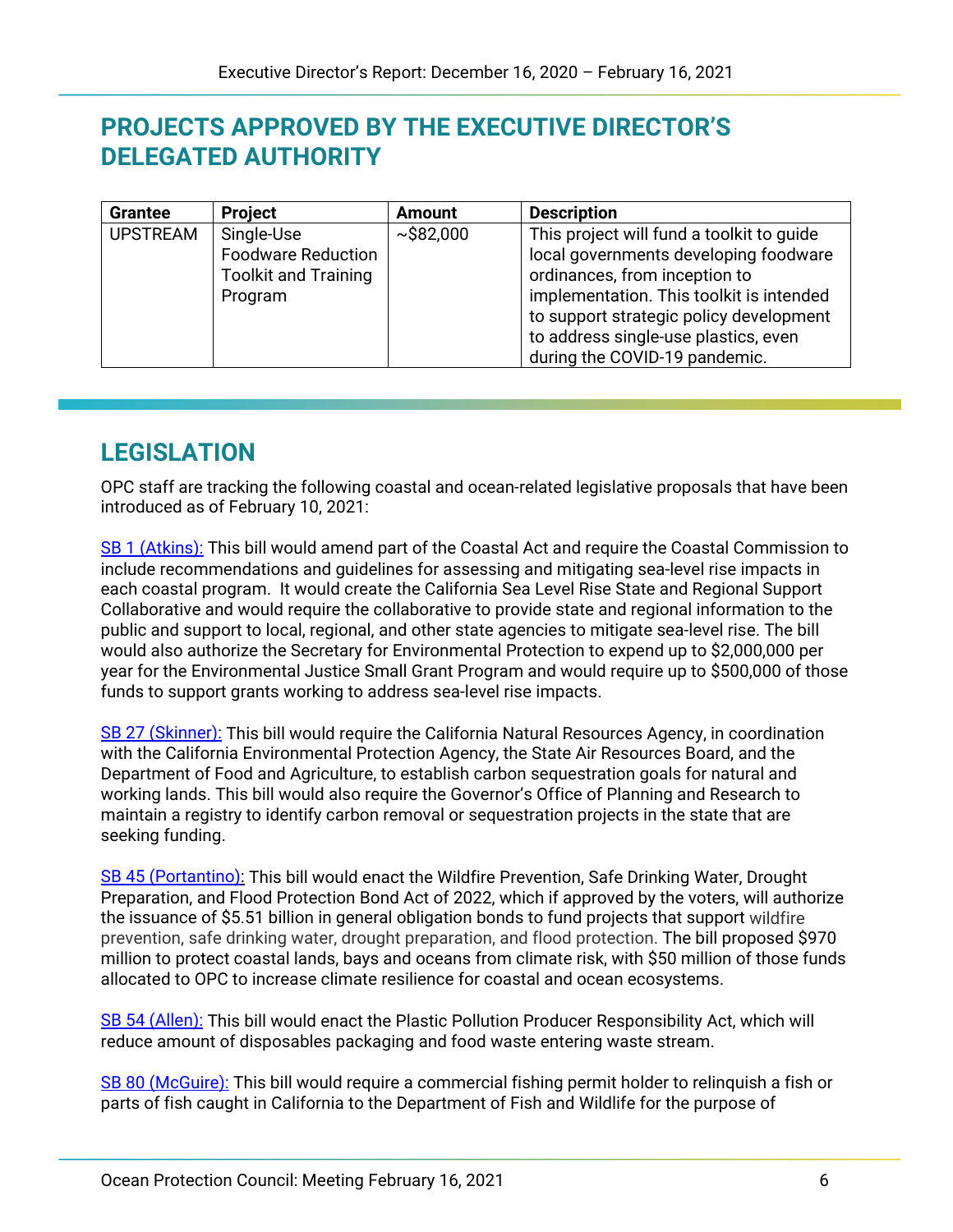collecting a biological sample. It would authorize crab traps to be set and baited 64 hours before the opening date of the Dungeness crab season regardless of Fish and Game District. The bill would also authorize the State Department of Public Health to adopt regulations to authorize the sale of eviscerated Dungeness crab that is caught in waters where the state Department of Public Health determined that the viscera of Dungeness crab exceed allowable levels of domoic acid. It would also require the State Department of Public Health to consult with the Dungeness Crab Task Force to establish the criteria for sale of Dungeness crab caught in areas subject to an evisceration order.

[SB 83 \(Allen\):](https://leginfo.legislature.ca.gov/faces/billNavClient.xhtml?bill_id=202120220SB83) This bill would create the Sea-Level Rise Revolving Loan Program within the California Infrastructure and Economic Development Bank (I-Bank) to provide low-interest loans to local jurisdictions for the purchase of coastal properties in their jurisdiction identified as vulnerable coastal property. It would also establish the Sea-Level Rise Revolving Loan Fund and would authorize the I-Bank to issue bonds and require the bond revenues be used for purposes of the Sea-Level Rise Revolving Loan Program.

[AB 11 \(Ward\):](https://leginfo.legislature.ca.gov/faces/billNavClient.xhtml?bill_id=202120220AB11) This bill would require the Strategic Growth Council, by January 1, 2023, to establish up to 12 regional climate change authorities to coordinate climate adaption and mitigation activities in their regions and coordinate with other regional climate adaptation authorities, state agencies, and other relevant stakeholders. This bill would authorize the regional climate change authorities to engage in certain activities to address climate change and would require the regional climate change authorities to annually submit a report to the council.

[AB 30 \(Kalra\):](https://leginfo.legislature.ca.gov/faces/billNavClient.xhtml?bill_id=202120220AB30) This bill would express the intent of the Legislature to subsequently enact legislation that would improve access to nature for all people in the state and provide for recreational and educational opportunities, with a specific emphasis on increasing access for economically disadvantaged communities.

[AB 50 \(Boerner Horvath\):](https://leginfo.legislature.ca.gov/faces/billNavClient.xhtml?bill_id=202120220AB50) This bill would establish the Climate Adaptation Center and Regional Support Network within the OPC to provide local governments facing sea-level rise challenges with information and scientific expertise necessary to proceed with sea-level rise mitigation.

[AB 51 \(Quirk\):](https://leginfo.legislature.ca.gov/faces/billNavClient.xhtml?bill_id=202120220AB51) This bill would require the Strategic Growth Council to establish guidelines for the formation of regional climate adaptation planning groups by July 1, 2022. It would require the SGC, in consultation with certain state entities, to develop criteria for the development of regional climate adaptation plans by July 1, 2023.

[AB 63 \(Petrie-Norris\):](https://leginfo.legislature.ca.gov/faces/billNavClient.xhtml?bill_id=202120220AB63) This bill would include restoration as an allowable use in the definition of a State Marine Conservation Area in the Marine Management Areas Improvement Act.

[AB 66 \(Boerner Horvath\):](https://leginfo.legislature.ca.gov/faces/billNavClient.xhtml?bill_id=202120220AB66) This bill would appropriate \$2,500,000 from the General Fund to the Scripps Institute of Oceanography at the University of California, San Diego to conduct research on coastal cliff landslides and erosion in the County of San Diego. It would require research to be completed by January 1, 2024 and a report provided to the Legislature with recommendations for developing a coastal cliff landslide and erosion early warning system based on that research no later than March 15, 2024.

[AB 67 \(Petrie-Norris\):](https://leginfo.legislature.ca.gov/faces/billNavClient.xhtml?bill_id=202120220AB67) This bill would require state agencies to consider current and future impacts of sea-level rise when planning. It would require OPC and the Governor's Office of Planning and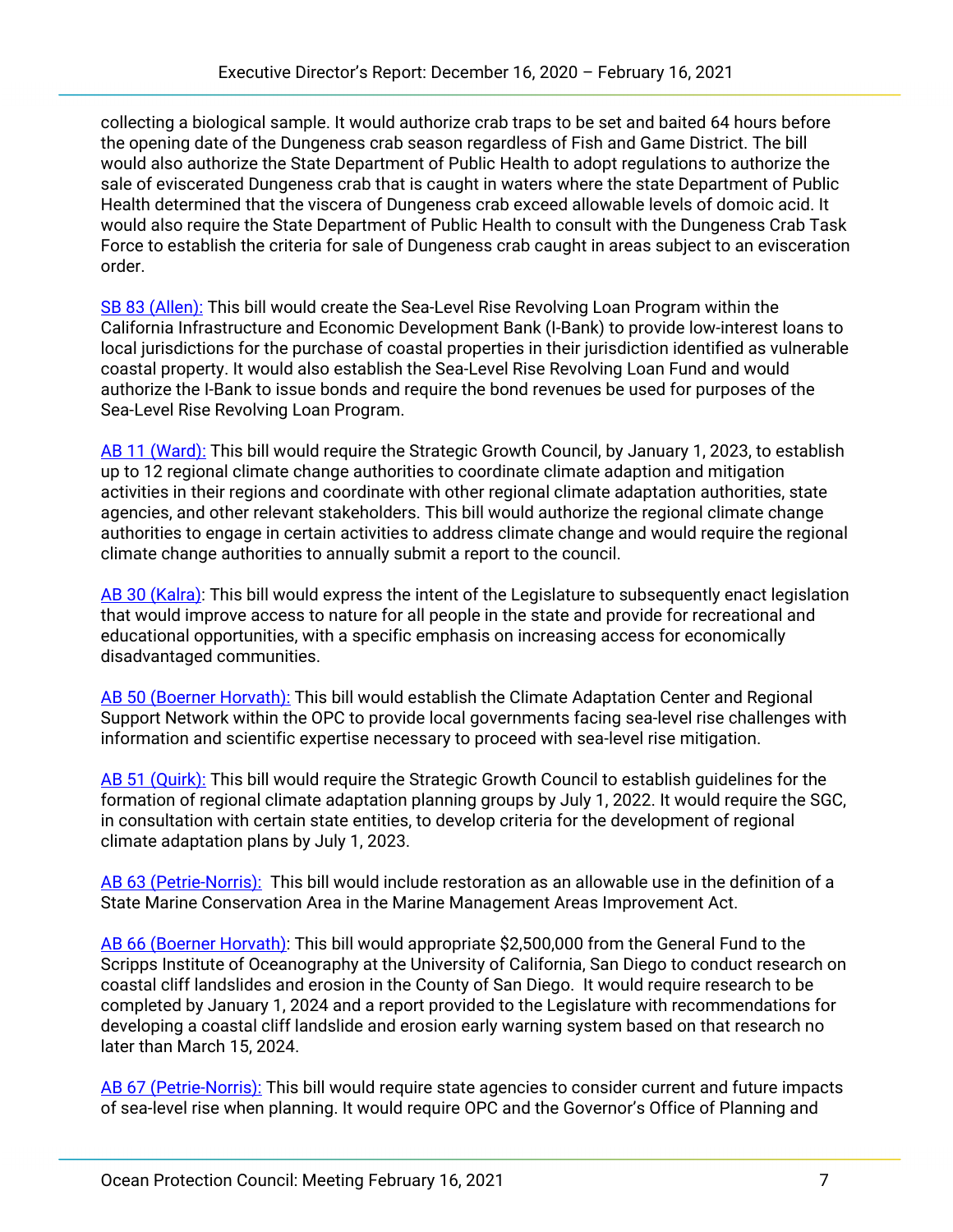Research to form a multi-agency working group on sea-level rise by March 2022 and would require OPC, in consultation with the working group, to develop standardized methodology and template for conducting economic analyses for any state-funded infrastructure project in coastal zone.

[AB 72 \(Petrie-Norris\):](https://leginfo.legislature.ca.gov/faces/billNavClient.xhtml?bill_id=202120220AB72) This bill would enact the Coastal Adaptation Permitting Act of 2021 to establish a more coordinated and efficient regulatory review and permitting process for coastal adaptation projects.

[AJR 2 \(O'Donnell\):](https://leginfo.legislature.ca.gov/faces/billNavClient.xhtml?bill_id=202120220AJR2) This measure would request that the Congress of the United States and the United States Environmental Protection Agency take all measures necessary to prevent further damage to California's citizens, wildlife, and nature resources by the dichloro-diphenyltrichloroethane waste dumped in the waters near Santa Catalina Island.

# **PERSONNEL NOTES**

On January 22, 2021, Whitney Berry left OPC to work as a Senior Manager in Ocean Conservancy's Climate Program. Whitney began her career with OPC as a Sea Grant fellow in 2018 and transitioned to full-time staff in our climate change program a year later, helping advance OPC's work related to seagrass protection, ocean acidification, blue carbon, communications, and international climate efforts. We will miss Whitney terribly and are hopeful that our ocean-climate work will intersect with hers in the future. A [job announcement](https://www.opc.ca.gov/2021/02/opc-is-hiring-a-climate-change-program-manager/) for an Environmental Scientist in our climate change program has been posted; applications are due on February 26.

Recruitment efforts are currently underway for two other Environmental Scientist positions: Sustainable Fisheries Program Manager and Policy and Communications Program Manager. Application deadlines have passed and OPC leadership anticipates having both positions filled by late spring.

In March 2021, Meghan Zulian will be completing her National Science Foundation Fellowship with OPC. Meghan has led the development of an Ocean Acidification and Hypoxia (OAH) section for OPC's State of the Coast and Ocean report. She has also been supporting the development of a Prop 68 solicitation focused on OAH research and monitoring. Meghan returns to her Ph.D. program at UC Davis which she hopes to complete in 2023.

**Sandra Fogg** joined OPC in January 2021 as a California State Sea Grant Fellow in our Marine Protected Areas and Marine Ecosystems Programs. Sandra supports OPC on projects ranging from MPA research and outreach, statewide biodiversity initiatives, and sustainable aquaculture and fisheries. She graduated from UC Santa Barbara's Bren School of Environmental Science & Management with a Master of Environmental Science and Management degree in 2020. Through the development of a web-based modeling tool, Sandra's thesis investigated the potential feasibility, productivity, and profitability of off-shore cobia aquaculture within Brazil's Exclusive Economic Zone. Prior to her fellowship, Sandra worked in multiple fields including environmental toxicology, pollution prevention, and fisheries.

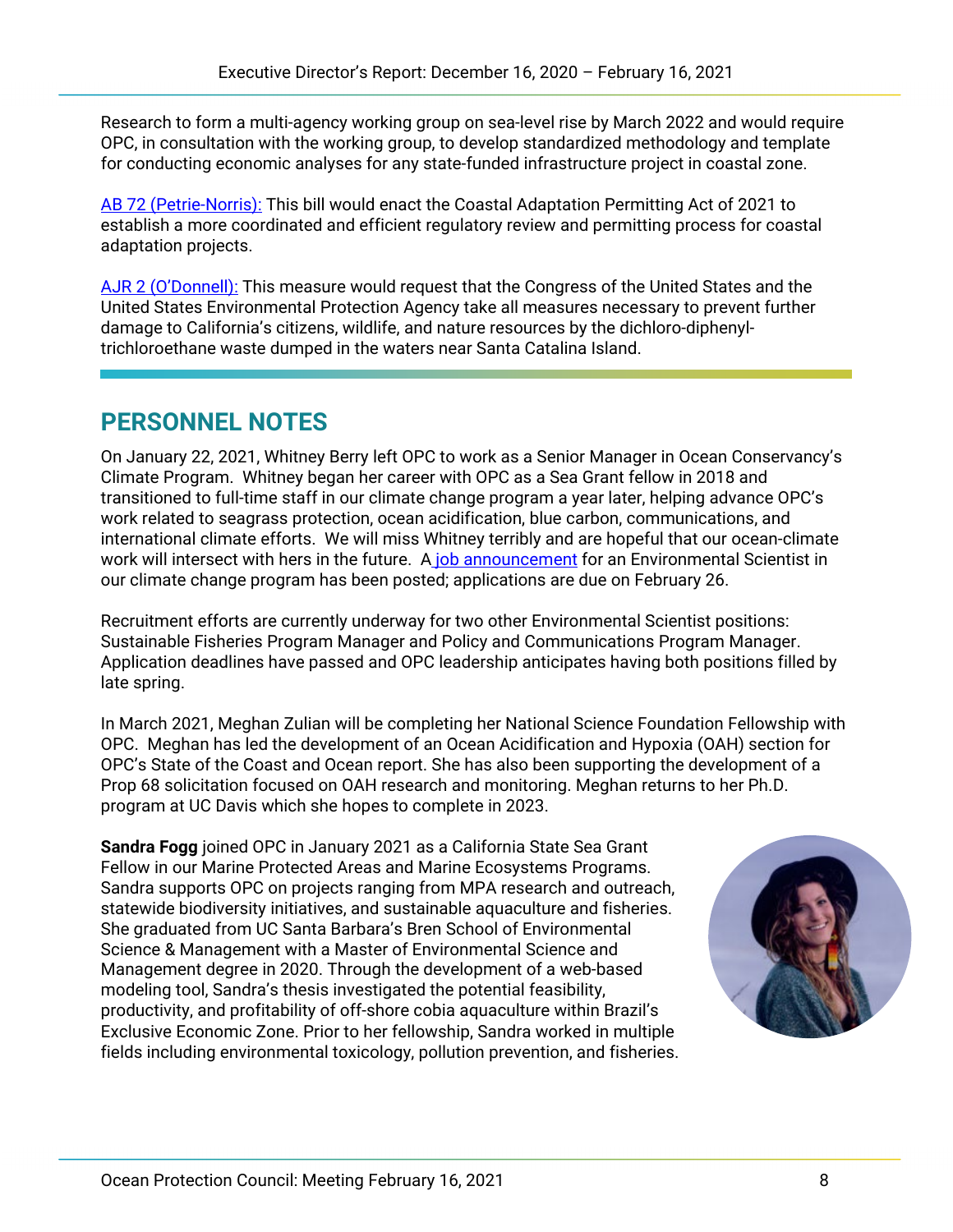**Kathryn Beheshti** joined OPC in February 2021 as a California State Sea Grant Fellow in our Climate Change Program. Kathryn supports OPC on efforts ranging from sea-level rise planning and projects, eelgrass conservation, and ocean acidification and hypoxia. She recently defended her Ph.D. research in the Ecology and Evolutionary Biology department at UC Santa Cruz. Her research focused on plant-invertebrate interactions within the tidal marshes and eelgrass beds of Elkhorn Slough. By looking at anthropogenic stressors such as eutrophication and sea-level rise, her research investigated the biotic and abiotic drivers that compromise salt marsh resilience. Kathryn also enjoys sharing her love of field work and salt marshes with the public through extensive teaching and outreach.



OPC's 2020 California Sea Grant Fellows Michaela Miller and Matthew Warham will continue their fellowships in support of our climate and MPA work, respectively, until the end of April 2021.

# **COMMUNICATIONS**

## **Media Highlights**

"Biden signs 'existential' executive orders on climate and environment" <https://www.bbc.com/news/world-us-canada-55829189>

"Looking ahead to US ocean policy, management and conservation under the Biden-Harris administration: Ocean policy experts weigh in" [https://www.openchannels.org/news/skimmer-marine-ecosystems-and-management/looking](https://www.openchannels.org/news/skimmer-marine-ecosystems-and-management/looking-ahead-us-ocean-policy-management-and)[ahead-us-ocean-policy-management-and](https://www.openchannels.org/news/skimmer-marine-ecosystems-and-management/looking-ahead-us-ocean-policy-management-and)

"Sea lions are dying from a mysterious cancer. The culprits? Herpes and DDT" <https://www.latimes.com/environment/story/2021-01-31/california-sea-lions-cancer-ddt>

"Near Coasts, Rising Seas Could Also Push Up Long-Buried Toxic Contamination" [https://www.npr.org/2021/02/08/963673676/near-coasts-rising-seas-could-also-push-up-long](https://www.npr.org/2021/02/08/963673676/near-coasts-rising-seas-could-also-push-up-long-buried-toxic-contamination)[buried-toxic-contamination](https://www.npr.org/2021/02/08/963673676/near-coasts-rising-seas-could-also-push-up-long-buried-toxic-contamination)

"Study Finds Microplastics in Human Placentas" <https://science.thewire.in/health/study-finds-microplastics-in-human-placentas/>

"Commercial Crab Fishermen Sought to Test Innovative Fishing Gear" [https://marinesanctuary.org/news/commercial-crab-fishermen-sought-to-test-innovative-fishing](https://marinesanctuary.org/news/commercial-crab-fishermen-sought-to-test-innovative-fishing-gear/)[gear/](https://marinesanctuary.org/news/commercial-crab-fishermen-sought-to-test-innovative-fishing-gear/)

"New Coastal Water Quality Model Enable Better Beach Management" [https://woodsinstitute.stanford.edu/system/files/publications/Coastal\\_Water\\_Quality\\_Modeling.p](https://woodsinstitute.stanford.edu/system/files/publications/Coastal_Water_Quality_Modeling.pdf) [df](https://woodsinstitute.stanford.edu/system/files/publications/Coastal_Water_Quality_Modeling.pdf)

"New Life for the Ocean: How Marine Protections Keep Our Waters Wild"